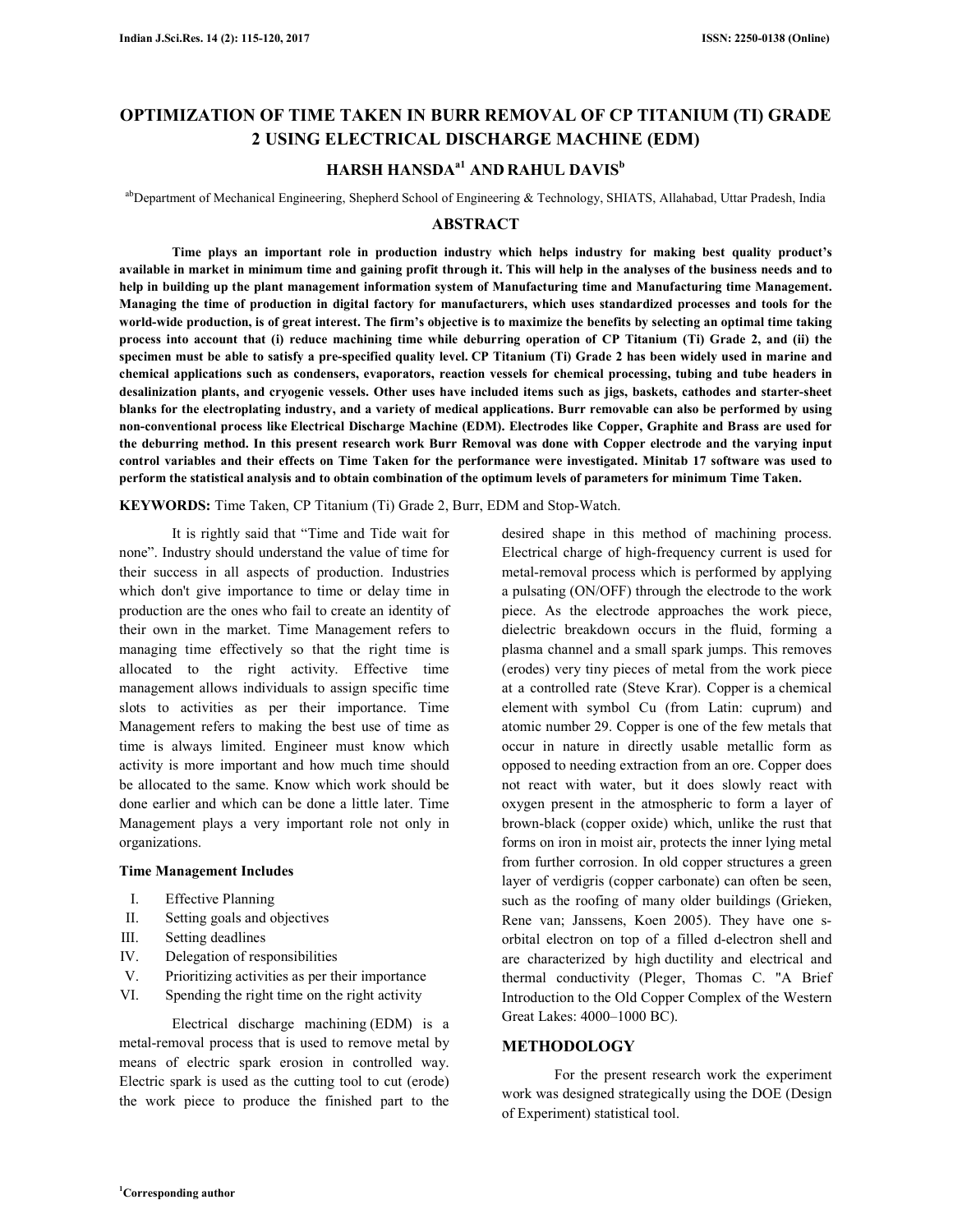The design of experiments (DOE or experimental design) is the design of any task that aims to describe or explain the variation of information under conditions that are hypothesized to reflect the variation. As the systematic procedure carried out under controlled conditions in order to discover an unknown effect, to test or establish a hypothesis, or to illustrate a known effect. In which process inputs have a significant impact on the process output, and what the target level of those inputs should be to achieve a desired result (output) while analyzing a process experiments which are often used to evaluate process. Designing of experiment can be done in many different ways to collect this information. In its simplest form, an experiment aims at predicting the outcome by introducing a change of the preconditions, which is reflected in a variable called the predictor. The change in the predictor is generally hypothesized to result in a change in the second variable, hence called the outcome variable. Experimental design can be used at the point of greatest leverage to reduce design costs by speeding up the design process, reducing late engineering design changes, and reducing product material and labor complexity. Designed Experiments are also powerful tools to achieve manufacturing cost savings by minimizing process variation and reducing rework, scrap, and the need for inspection. Taguchi Orthogonal Array Deigns (OA) design is a type of general fractional factorial design. It is a highly fractional orthogonal design that is based on a design matrix proposed by (Dr. Genichi Taguchi) and allows you to consider a selected subset of combinations of multiple factors at multiple levels. To ensure the balance that all levels of all factors are considered equally, for ensuring this Taguchi Orthogonal arrays is used. For this reason, the factors can be evaluated independently of each other despite the fractionality of the design. In the Taguchi OA design, only the main effects and two-factor interactions are considered, and higher-order interactions are assumed to be nonexistent. The permutations of factor levels comprising a single treatment are so chosen that their responses are uncorrelated and therefore each treatment gives a unique piece of information. The net effects of organizing the experiment in such treatments are that the same piece of information is gathered in the minimum number of experiments. For this reason L18 array was selected and the following control input variable with different level has been used (Table 1):-

**Table 1: EDM Process Parameters and their Levels** 

| <b>Parameters</b> | Tw    | <b>TON</b> (Pulse on) | <b>TAU</b> (Pulse Off) | <b>IP</b>             | IB | <b>TDI</b> | CVI                      | SF |
|-------------------|-------|-----------------------|------------------------|-----------------------|----|------------|--------------------------|----|
| <b>Level 1</b>    |       | .50                   |                        | 8                     | ∸  | 60         | $\overline{\phantom{a}}$ | 30 |
| <b>Level 2</b>    | 20    | 400                   |                        | つく<br>ند              |    | 70         | 80                       | 50 |
| <b>Level 3</b>    | $- -$ | 750                   | 24                     | $\mathfrak{D}$<br>ے د |    | 80         | 85                       | 70 |

 For this present research work CP Titanium (Ti) grade2 was selected as specimen material and stop watch was used for monitoring time.

 Titanium is a chemical element with symbol Titanium (Ti) and atomic number 22. It is a lustrous transition metal with a silver colour, low density and high strength. The two most useful properties of the metal are corrosion resistance and strength-to-density ratio, the highest of any metallic element (Donachie, Matthew J., Jr. 1988). In its unalloyed condition, titanium is as strong as some steels, but less dense (Barksdale 1968). Titanium can be alloyed with iron, aluminium, vanadium, and molybdenum with other elements to produce strong, lightweight alloys (Table 2,  $3 & 4$ ).

#### **Application of Titanium and CP Titanium Grade-2**

- I. In aerospace (jet engines, missiles, and spacecraft)
- II. Military and Industrial process (chemicals and petro-chemicals, desalination plants, pulp, and paper)
- III. Automotive
- IV. Agri-food, medical prostheses
- V. Orthopedic implants, dental and endodontic instruments and files, dental implants,
- VI. Jewelry, mobile phones, and other applications.
- VII. Titanium is used in steel as an alloying element (ferro-titanium) to reduce grain size and as a deoxidizer, and in stainless steel to reduce carbon content.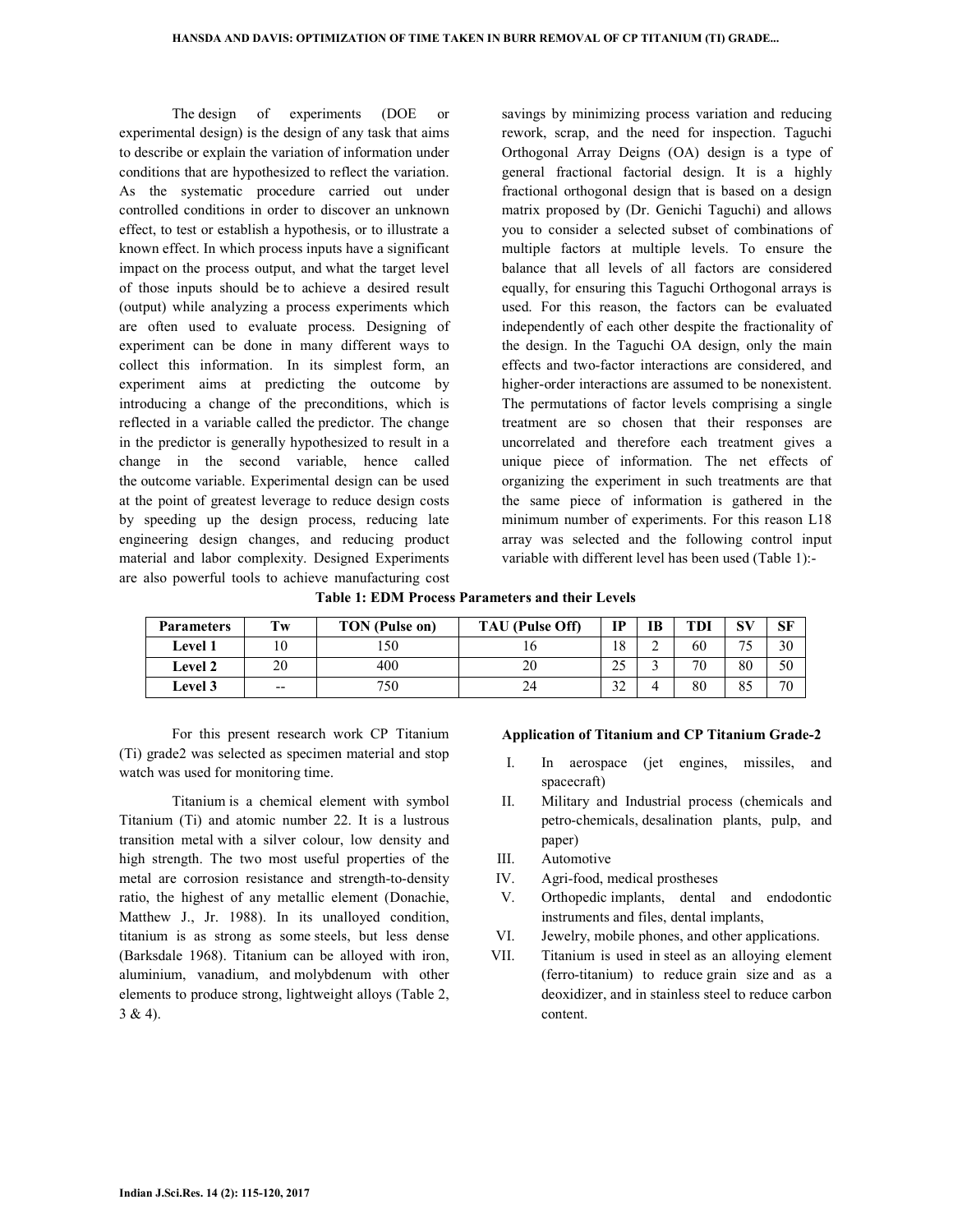| Sr.          | Tw | <b>TON</b> | <b>TAU</b>  | IP | <b>IB</b>      | <b>TDI</b> | <b>SV</b> | <b>SF</b> | <b>Time Taken</b> | SNRA1      |
|--------------|----|------------|-------------|----|----------------|------------|-----------|-----------|-------------------|------------|
| No.          |    | (Pulse on) | (Pulse Off) |    |                |            |           |           | (min)             |            |
| 1            | 10 | 150        | 16          | 18 | $\overline{2}$ | 60         | 75        | 30        | 90                | $-39.0849$ |
| $\mathbf{2}$ | 10 | 150        | 20          | 25 | 3              | 70         | 80        | 50        | 70                | $-36.9020$ |
| 3            | 10 | 150        | 24          | 32 | 4              | 80         | 85        | 70        | 49                | $-33.8039$ |
| 4            | 10 | 400        | 16          | 18 | 3              | 70         | 85        | 70        | 57                | $-35.1175$ |
| 5            | 10 | 400        | 20          | 25 | 4              | 80         | 75        | 30        | 75                | $-37.5012$ |
| 6            | 10 | 400        | 24          | 32 | 2              | 60         | 80        | 50        | 107               | $-40.5877$ |
| 7            | 10 | 750        | 16          | 25 | 2              | 80         | 80        | 70        | 30                | $-29.5424$ |
| 8            | 10 | 750        | 20          | 32 | 3              | 60         | 85        | 30        | 45                | $-33.0643$ |
| 9            | 10 | 750        | 24          | 18 | 4              | 70         | 75        | 50        | $\overline{2}$    | $-6.0206$  |
| 10           | 20 | 150        | 16          | 37 | 4              | 70         | 80        | 30        | 110               | $-40.8279$ |
| 11           | 20 | 150        | 20          | 18 | $\overline{2}$ | 80         | 85        | 50        | $\overline{2}$    | $-6.0206$  |
| 12           | 20 | 150        | 24          | 25 | 3              | 60         | 75        | 70        | 60                | $-35.5630$ |
| 13           | 20 | 400        | 16          | 25 | 4              | 60         | 85        | 50        | 65                | $-36.2583$ |
| 14           | 20 | 400        | 20          | 32 | 2              | 70         | 75        | 70        | 43                | $-32.6694$ |
| 15           | 20 | 400        | 24          | 18 | 3              | 80         | 85        | 30        | 85                | $-38.5884$ |
| 16           | 20 | 750        | 16          | 32 | 3              | 80         | 75        | 50        | 57                | $-35.1175$ |
| 17           | 20 | 750        | 20          | 18 | 4              | 60         | 80        | 70        | 49                | $-33.8039$ |
| 18           | 20 | 750        | 24          | 25 | $\overline{c}$ | 70         | 85        | 30        | 60                | $-35.5630$ |

**Table 2: L18 Orthogonal Array with Experimentally Obtained Response Data** 

**Table 3: Chemical composition of CP Titanium Grade 2** 

| Component |         | НO        | $-$<br>   |          |                                     | m.<br>         |  |
|-----------|---------|-----------|-----------|----------|-------------------------------------|----------------|--|
| $Wt.\%$   | Max 0.1 | Max $0.5$ | Max 0.015 | Max 0.03 | $\sim$ $\sim$<br>Max<br><u>U.ZJ</u> | 00 C<br>$\sim$ |  |

|  |  |  | Table 4: Various properties of CP Titanium grade2 (Ti) |  |
|--|--|--|--------------------------------------------------------|--|
|--|--|--|--------------------------------------------------------|--|

| <b>Physical property</b>         | Metric      |
|----------------------------------|-------------|
| Density $(g/cc)$                 | 4.51        |
| <b>Mechanical Property</b>       |             |
| Hardness Rockwell B              | 80          |
| Tensile Strength, Ultimate (Mpa) | 344         |
| Tensile strength, Yield (Mpa)    | $275 - 410$ |

#### **Chemical Properties**

 Titanium readily reacts with oxygen at 1,200 °C (2,190 °F) in air, and at 610 °C (1,130 °F) in pure oxygen, forming titanium dioxide. It is however; slow to react with water and air at ambient temperatures because it forms a passive oxide coating that protects the bulk metal from further oxidation. When it first

forms, this protective layer a thickness of 25 nm in four years. Application of Titanium are Pigments, additives, coatings, Aerospace and marine, Industrial, Consumer and architectural, Jewellery, Medical and Nuclear waste storage.

**Dimensions of specimen were: 40 X 40 X 5 mm** 

**No. of specimens used were 18 pieces**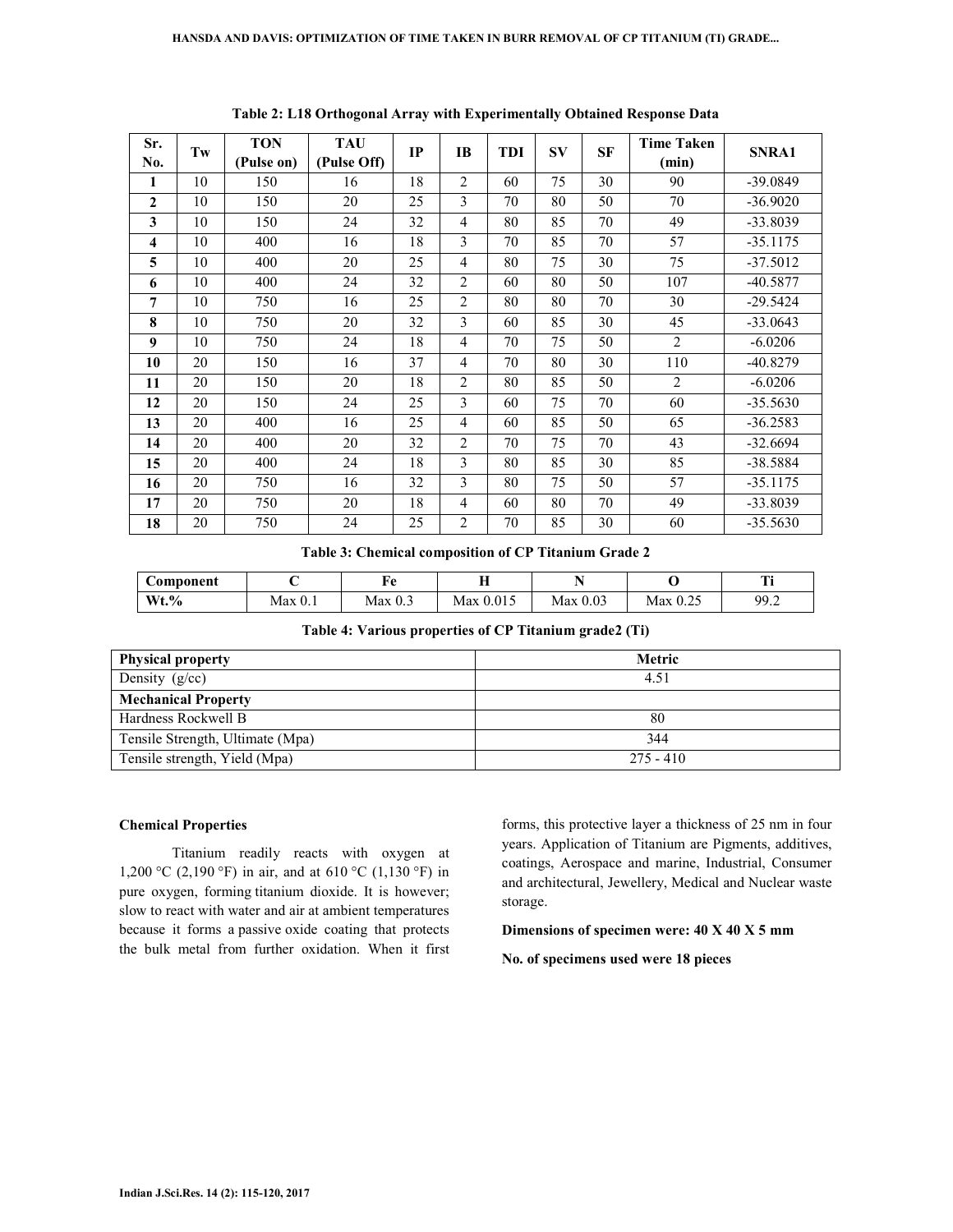

**Figure 1: Observation of Time Taken with Stop Watch**

 Therefore the experiment were perform on the CP Titanium (Ti) Grade2 specimen with varying level of the controlled variables levels and Burrs got formed followed by deburring with the significant Material Removal Rate, which was measured later on. The output parameter of interest measured in this research was Time Taken which was monitored with the help of stop watch for the each deburring operation involved in this experiment (Figure 1, 2.1  $& 2.2$ ).

## **RESULTS & DISCUSSION**

|  |  | Table 5: Response Table for Signal to Noise Ratios - "Smaller-is-better" for Time Taken |  |
|--|--|-----------------------------------------------------------------------------------------|--|
|  |  |                                                                                         |  |

| Level | Tw       | <b>TON</b> (Pulse on) | <b>TAU</b> (Pulse Off) | IP       | IB       | <b>TDI</b> | SV       | <b>SF</b> |
|-------|----------|-----------------------|------------------------|----------|----------|------------|----------|-----------|
|       | $-32.40$ | $-32.03$              | $-35.99$               | $-26.44$ | $-30.58$ | $-36.39$   | $-30.99$ | $-37.44$  |
|       | $-32.71$ | $-36.79$              | $-29.99$               | $-35.22$ | $-35.73$ | $-31.18$   | $-36.33$ | $-26.82$  |
|       |          | $-28.85$              | $-31.69$               | $-35.05$ | $-31.37$ | $-30.10$   | $-31.20$ | $-33.42$  |
|       |          |                       |                        | $-40.83$ |          |            |          |           |
| Delta | 0.31     | 7.94                  | 6.00                   | 14.39    | 5.15     | 6.30       | 5.34     | 10.62     |
| Rank  | 8        |                       |                        |          |          | 4          | 6        | 2         |

| Level | Tw    | <b>TON</b><br>(Pulse on) | TAU<br>(Pulse Off) | IP     | IB    | <b>TDI</b> | $S_{\bf V}$    | <b>SF</b> |
|-------|-------|--------------------------|--------------------|--------|-------|------------|----------------|-----------|
|       | 58.33 | 63.50                    | 68.17              | 47.50  | 55.33 | 69.33      | 54.50          | 77.50     |
| 2     | 59.00 | 72.00                    | 47.33              | 60.00  | 62.33 | 57.00      | 73.20          | 50.50     |
| 3     |       | 40.50                    | 60.50              | 60.20  | 58.33 | 49.67      | 51.86          | 48.00     |
|       |       |                          |                    | 110.00 |       |            |                |           |
| Delta | 0.67  | 31.50                    | 20.83              | 62.50  | 7.00  | 19.67      | 21.34          | 29.50     |
| Rank  | 8     | 2                        |                    |        | 7     | 6          | $\overline{4}$ | 3         |

**Table 6: Response Table for Mean of Time Taken** 

**Table 7: Analysis of Variance for Time Taken** 

| <b>Source</b>   | DF             | Adj SS  | Adj MS | <b>F-Value</b> | <b>P-Value</b> |
|-----------------|----------------|---------|--------|----------------|----------------|
| Tw              |                | 787.0   | 787.0  | 1.47           | 0.439          |
| TON (Pulse on)  | 2              | 5077.4  | 2538.7 | 4.74           | 0.309          |
| TAU (Pulse Off) | 2              | 2532.8  | 1266.4 | 2.36           | 0.418          |
| IP              | 3              | 1585.0  | 528.3  | 0.99           | 0.612          |
| IB              | 2              | 941.2   | 470.6  | 0.88           | 0.602          |
| TDI             | 2              | 518.2   | 259.1  | 0.48           | 0.713          |
| $S_{V}$         | 2              | 3563.8  | 1781.9 | 3.33           | 0.361          |
| SF              | $\overline{2}$ | 4259.2  | 2129.6 | 3.98           | 0.334          |
| Error           |                | 535.5   | 535.5  |                |                |
| <b>Total</b>    | 17             | 14954.0 |        |                |                |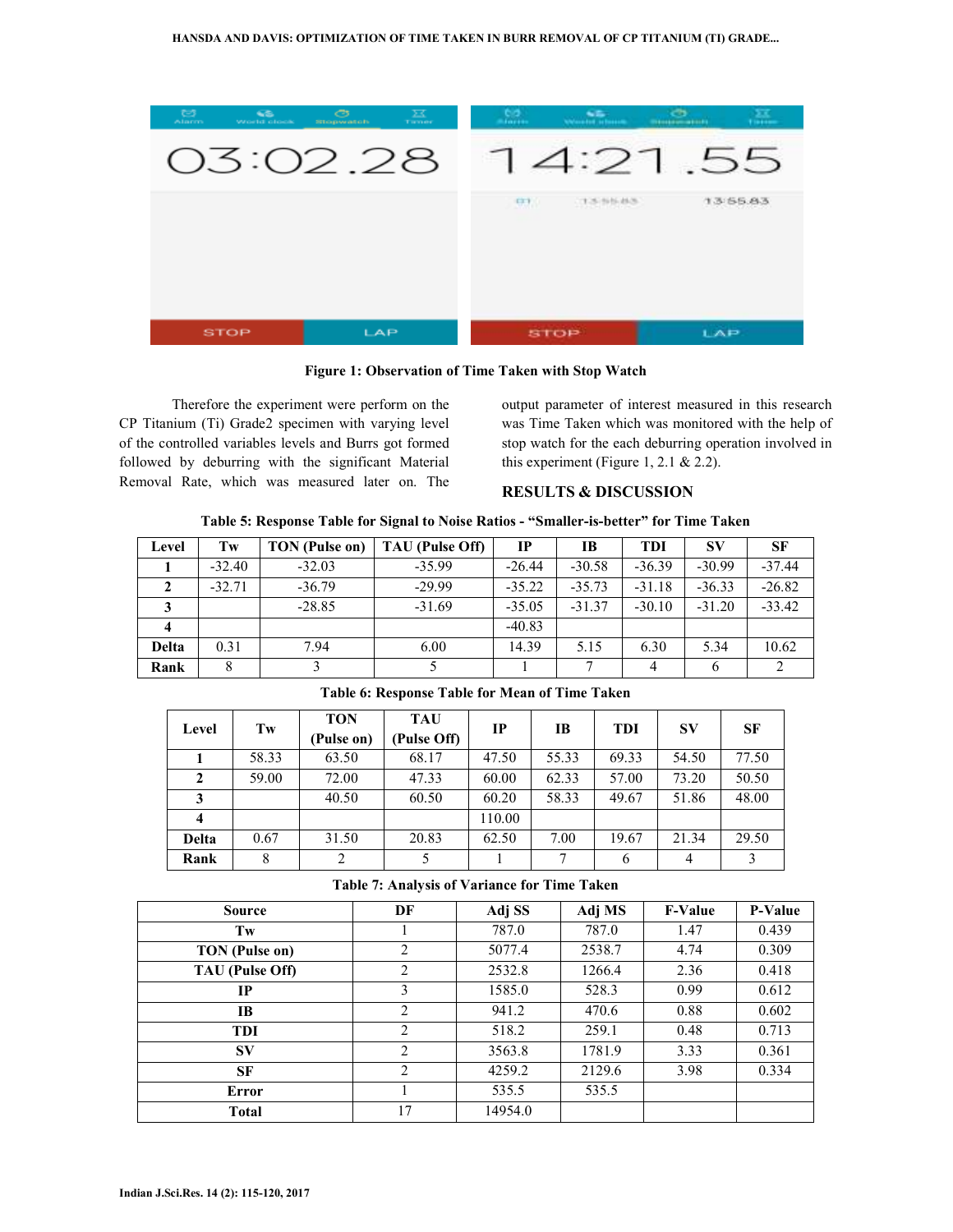|            |                                        |                                 | Main Effects Plot for Means<br>Data Means |                  |        |   |                          |                                                                           |                    |      | Main liffects Plot for SN ratios | Data Means |               |   |    |
|------------|----------------------------------------|---------------------------------|-------------------------------------------|------------------|--------|---|--------------------------|---------------------------------------------------------------------------|--------------------|------|----------------------------------|------------|---------------|---|----|
| h.<br>$-1$ | $\mathbb{E}[\mathcal{X}]$<br>-lip<br>ш | XX Peace and Pay Palay Off<br>ш | 14.19                                     | <b>COL</b><br>¥, | w<br>ш | ¥ | U.<br>a C<br>ř.<br>tin a | 권<br>$\frac{1}{2}$<br><b>B</b><br>B<br>m<br>ź<br>M<br>$\frac{1}{2}$<br>üù | 裓<br><b>Barbar</b> | inc. | in in the King                   | m<br>۳f    | $\mathcal{H}$ | ü | a. |

**Table 8: Model Summary** 

**S R-sq R-sq(adj) R-sq(pred)**  23.1412 96.42% 39.12% \*

#### **Figure 2.1:Main effects for Mean and SN Ratio for Time Taken (min)**



**Figure 2.2: Graph for Time Taken with Copper Electrode on CP Titanium grade 2** 

| <b>Parameters</b> | $T_{\mathbf{W}}$ | <b>TON</b> (Pulse on) | <b>TAU</b> (Pulse Off) | TD          | IB | TDI | CVI<br>◡ | SF |
|-------------------|------------------|-----------------------|------------------------|-------------|----|-----|----------|----|
| Levels            |                  |                       |                        |             | -  |     | ∸        |    |
| <b>Values</b>     | 20               | 400                   | I 0                    | $\sim$<br>ت |    | 60  | 80       | 30 |

 According table no. 9 during deburring machining through EDM the response table for Time Taken for Signal to Noise Ratios- "Smaller-is-better"

**Main effect Plots and Contour Plots for Time Taken** 

were highly affected by IP followed by SF, TON, TDI, TAU, SV, IB and Tw.